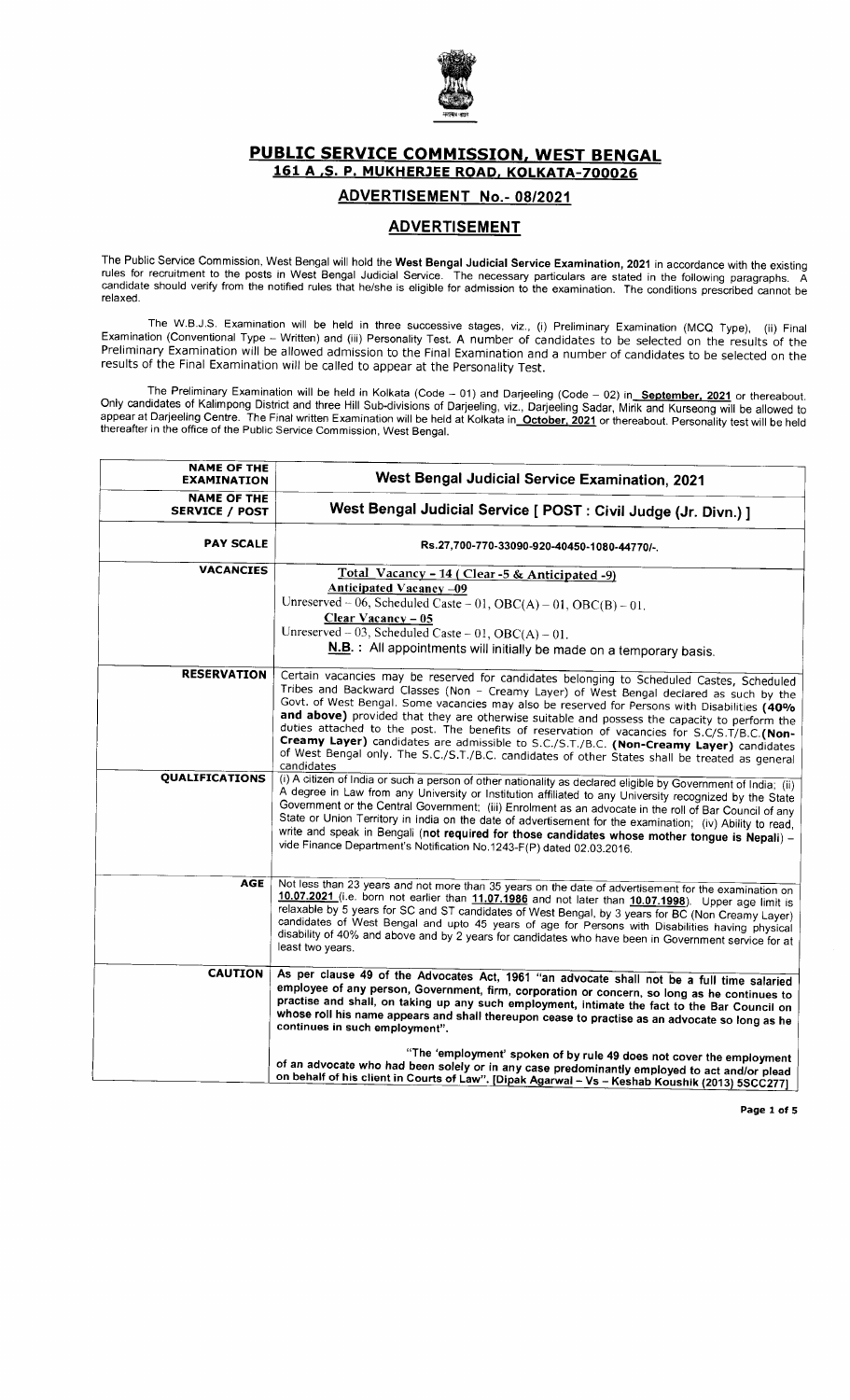| <b>NOTE</b>                                     | (1)                                                                                                                                                                                                                                                                                                                                                                                                                     | The claim of a candidate for relaxation of age as a Government employee should be<br>proved by a certificate from the appointing authority showing the period of his/her<br>continuous service under Government and the same should be produced on demand.                                                                                                                                                                                                                                                                                                                                                                                                                        |  |  |  |  |
|-------------------------------------------------|-------------------------------------------------------------------------------------------------------------------------------------------------------------------------------------------------------------------------------------------------------------------------------------------------------------------------------------------------------------------------------------------------------------------------|-----------------------------------------------------------------------------------------------------------------------------------------------------------------------------------------------------------------------------------------------------------------------------------------------------------------------------------------------------------------------------------------------------------------------------------------------------------------------------------------------------------------------------------------------------------------------------------------------------------------------------------------------------------------------------------|--|--|--|--|
|                                                 | (ii)                                                                                                                                                                                                                                                                                                                                                                                                                    | Age as recorded in Madhyamik or equivalent certificate will only be accepted.                                                                                                                                                                                                                                                                                                                                                                                                                                                                                                                                                                                                     |  |  |  |  |
|                                                 | (iii)                                                                                                                                                                                                                                                                                                                                                                                                                   | Persons suffering from blindness or cerebral palsy have been exempted from the<br>purview of reservation as contemplated under section 33 of Persons with Disabilities<br>(Equal opportunities, Protection of Rights and Full Participation) Act, 1995.                                                                                                                                                                                                                                                                                                                                                                                                                           |  |  |  |  |
|                                                 | (iv)                                                                                                                                                                                                                                                                                                                                                                                                                    | PERSONS WITH DISABILITIES ARE ADVISED TO BRING A CERTIFICATE<br>FROM THE COMPETENT AUTHORITY IN THIS REGARD AND PRODUCE THE<br>SAME IN THE EXAMINATION HALL ON DEMAND FOR VERIFICATION.                                                                                                                                                                                                                                                                                                                                                                                                                                                                                           |  |  |  |  |
|                                                 | (v)<br>Candidates suffering from Low Vision / candidates with Locomotor Disability<br>with writing extremity will be allowed the help of a scribe, if required. The<br>Commission, however, will not provide scribe for such candidates. Scribe will<br>have to be arranged by candidates themselves.                                                                                                                   |                                                                                                                                                                                                                                                                                                                                                                                                                                                                                                                                                                                                                                                                                   |  |  |  |  |
|                                                 |                                                                                                                                                                                                                                                                                                                                                                                                                         | (vi) Candidates suffering from low vision, candidates with locomotor disability will be<br>allowed compensatory time of 20 minutes per hour.                                                                                                                                                                                                                                                                                                                                                                                                                                                                                                                                      |  |  |  |  |
| <b>CHANCE LIMIT</b>                             | NO CANDIDATE OTHER THAN THE CANDIDATES BELONGING TO SC/ST/BC (NON-CREAMY<br>LAYER) OF WEST BENGAL SHALL BE ALLOWED TO APPEAR IN THE EXAMINATION FOR<br>MORE THAN THREE TIMES. THE CANDIDATES BELONGING TO SC/ST/BC (NON-CREAMY<br>LAYER) OF WEST BENGAL SHALL NOT BE ALLOWED TO APPEAR IN THE EXAMINATION FOR<br>MORE THAN FIVE TIMES.                                                                                  |                                                                                                                                                                                                                                                                                                                                                                                                                                                                                                                                                                                                                                                                                   |  |  |  |  |
| <b>RULES REGARDING PWD</b><br><b>CANDIDATES</b> | CANDIDATES SUFFERING FROM LOW VISION OR CANDIDATES WITH LOCOMOTOR<br>DISABILITY WITH WRITING EXTREMITY MAY BE ALLOWED THE HELP OF SCRIBE, IF<br>REQUIRED. THE COMMISSION, HOWEVER, WILL NOT PROVIDE SCRIBE FOR SUCH<br>CANDIDATES. SCRIBE WILL HAVE TO BE ARRANGED BY CANDIDATES THEMSELVES.<br>THE SCRIBE SHOULD POSSESS EDUCATIONAL QUALIFICATION NOT HIGHER THAN THE<br>REQUISITE QUALIFICATION FOR THE EXAMINATION. |                                                                                                                                                                                                                                                                                                                                                                                                                                                                                                                                                                                                                                                                                   |  |  |  |  |
| <b>COMPENSATORY TIME</b>                        | Candidates suffering from low vision, candidates with locomotor disability will be allowed<br>compensatory time of 20 minutes per hour.                                                                                                                                                                                                                                                                                 |                                                                                                                                                                                                                                                                                                                                                                                                                                                                                                                                                                                                                                                                                   |  |  |  |  |
| <b>MODE OF APPLICATION</b>                      | <b>CANCELLATION.</b>                                                                                                                                                                                                                                                                                                                                                                                                    | Applications can be submitted through online only.<br>HOWEVER SUBMISSION OF MORE THAN ONE APPLICATION BY THE SAME<br>CANDIDATE IS STRICTLY FORBIDDEN AND SUCH APPLICATIONS ARE LIABLE TO                                                                                                                                                                                                                                                                                                                                                                                                                                                                                          |  |  |  |  |
| <b>OTHER REQUIREMENTS</b>                       |                                                                                                                                                                                                                                                                                                                                                                                                                         |                                                                                                                                                                                                                                                                                                                                                                                                                                                                                                                                                                                                                                                                                   |  |  |  |  |
|                                                 | (i)<br>(a)<br>(b)<br>by the Government.<br>(ii)                                                                                                                                                                                                                                                                                                                                                                         | The candidate must be<br>A citizen of India (either natural or by registration), or<br>Such other nationals as declared eligible by the Govt. of India.<br>Provided that a candidate belonging to category (b) shall be a person in whose favour a<br>certificate of eligibility has been issued by the Government. A candidate in whose case a<br>certificate of eligibility is necessary may be admitted to the examination but the offer of<br>appointment may be given only after the necessary eligibility certificate has been issued to him<br>The candidate must have good health and character and suitability in all respects for<br>appointment to Government service. |  |  |  |  |
|                                                 |                                                                                                                                                                                                                                                                                                                                                                                                                         |                                                                                                                                                                                                                                                                                                                                                                                                                                                                                                                                                                                                                                                                                   |  |  |  |  |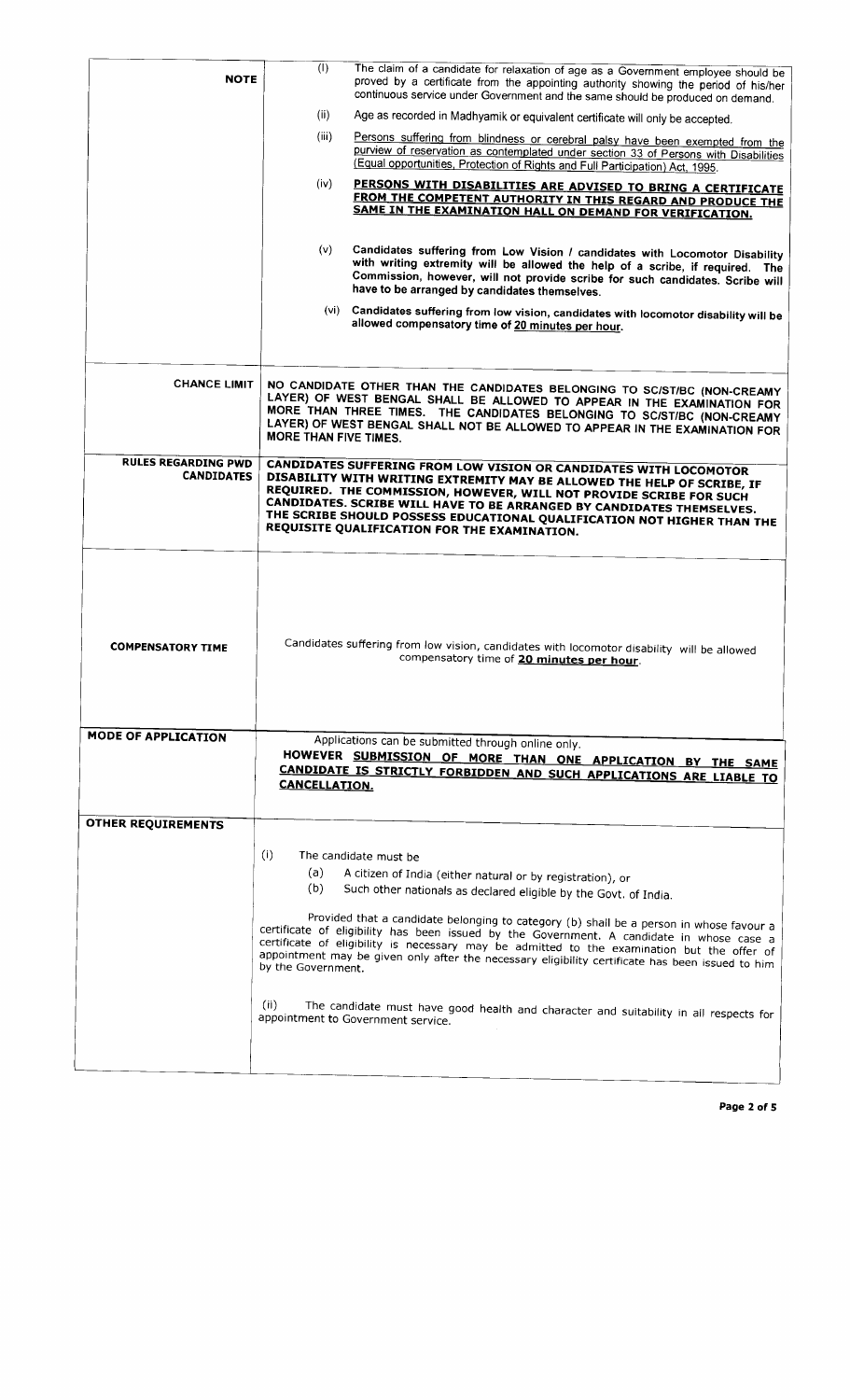| <b>FEE</b>                                       | Rs.210/- (Rupees two hundred ten) only + Service Charge 1% of<br>Examination Fee subject to a minimum of Rs.5/- (Rupees Five) only for<br>online payment through debit/credit card plus service charge /GST as<br>applicable as Govt. Duty or Service Charge of Rs.5/- (Rupees Five) only for<br>Net Banking or Service Charge of Rs.20/- (Rupees Twenty) only for<br>payment through Bank Counter (off-line payment).<br>SC/ST candidates of West Bengal and Persons with disabilities (PWD) having physical<br>disability of 40% and above are not required to pay any fee. BC candidates are, however,<br>required to pay usual fee as aforesaid. NO EXEMPTION OF FEE IS AVAILABLE TO SC & ST |  |  |  |  |  |
|--------------------------------------------------|--------------------------------------------------------------------------------------------------------------------------------------------------------------------------------------------------------------------------------------------------------------------------------------------------------------------------------------------------------------------------------------------------------------------------------------------------------------------------------------------------------------------------------------------------------------------------------------------------------------------------------------------------------------------------------------------------|--|--|--|--|--|
|                                                  | CANDIDATES OF OTHER STATES. No claim for refund of the fee will be entertained nor will it<br>be held in reserve for any other examination.                                                                                                                                                                                                                                                                                                                                                                                                                                                                                                                                                      |  |  |  |  |  |
| <b>PARTICULARS</b><br>AND<br><b>CERTIFICATES</b> | (a)<br>A candidate claiming to be S.C., S.T., B.C. (Non Creamy Layer) or Persons with<br>Disabilities (40% and above) must have a certificate in support of his / her claim from a<br>competent authority of West Bengal issued on or before the closing date of submission<br>of application as specified below :                                                                                                                                                                                                                                                                                                                                                                               |  |  |  |  |  |
| <b>REQUIRED</b>                                  | For S.C., S.T. & B.C.(Non Creamy Layer) Candidates :-                                                                                                                                                                                                                                                                                                                                                                                                                                                                                                                                                                                                                                            |  |  |  |  |  |
|                                                  | i)<br>In the district, the Sub-Divisional Officer of the Sub-Division concerned, and                                                                                                                                                                                                                                                                                                                                                                                                                                                                                                                                                                                                             |  |  |  |  |  |
|                                                  | ii)<br>In Kolkata, the District Magistrate, South 24-Parganas or such Additional District<br>Magistrate, South 24-Parganas, as may be authorized by the District Magistrate, South<br>24-Parganas, in this behalf and the District Welfare Officer, Kolkata and Ex-officio Joint<br>Director, Backward Classes Welfare.                                                                                                                                                                                                                                                                                                                                                                          |  |  |  |  |  |
|                                                  | [vide the W.B.S.Cs. & S.Ts. (Identification) Act, 1994 and S.C. & S.T. Welfare Deptt.<br>Order No. 261-TW/EC/MR-103/94 dated 6.4.95 read with B.C.W. Deptt. Order<br>No.6320-BCH/MR-84/10, dated 24.09.2010 and No.2420-BCW/MR-61/2012 (Pt.),<br>dated 12.07.2013 and relevant amendments there to ]                                                                                                                                                                                                                                                                                                                                                                                             |  |  |  |  |  |
|                                                  | iii).<br>BC (Non Creamy Layer) candidates must submit their renewed/revalidated BC (Non<br>Creamy Layer) certificates prior to interview and at the time of appointment.                                                                                                                                                                                                                                                                                                                                                                                                                                                                                                                         |  |  |  |  |  |
|                                                  | For Persons with Disabilities (PWD) :-                                                                                                                                                                                                                                                                                                                                                                                                                                                                                                                                                                                                                                                           |  |  |  |  |  |
|                                                  | A Medical Board constituted at Government Medical College Hospitals in Kolkata,<br>District Hospitals and Sub-divisional Hospitals.<br>[vide West Bengal Persons with Disabilities (Equal Opportunities, Protection of Rights<br>and Full Participation) Rules, 1999]                                                                                                                                                                                                                                                                                                                                                                                                                            |  |  |  |  |  |
|                                                  | (b)<br>The Public Service Commission may require such further proof or particulars from the<br>candidates as it may consider necessary and may make enquiries about their<br>character and other particulars regarding suitability and eligibility.                                                                                                                                                                                                                                                                                                                                                                                                                                              |  |  |  |  |  |
|                                                  | N.B.: The Judicial Department, Government of West Bengal issued a Notification bearing No.386-J<br>dated 24.01.2007 exempting the persons suffering from blindness and cerebral palsy from the purview of<br>reservation in terms of proviso to Sec. 33 of the Persons with Disabilities (Equal Opportunities,<br>Protection of Rights and Full Participation) Act, 1995. The said Notification dated 24.01.2007 is<br>reproduced below :<br><b>NOTIFICATION</b>                                                                                                                                                                                                                                 |  |  |  |  |  |
|                                                  |                                                                                                                                                                                                                                                                                                                                                                                                                                                                                                                                                                                                                                                                                                  |  |  |  |  |  |
|                                                  | No.386-J, dated the 24 <sup>th</sup> January, 2007 - WHEREAS a person holding the posts of Civil Judge(junior<br>division)/Judicial Magistrate (hereinafter referred to as the said post) under the West Bengal Judicial<br>Service under the Judicial Department, Government of West Bengal, is required to examine several<br>documents and is also required to take into consideration the fact of the cases before making proper<br>adjudication of the litigations after hearing the parties;                                                                                                                                                                                               |  |  |  |  |  |
|                                                  | AND WHEREAS judicial mind is required to be applied with by the judicial officers before any<br>cases are disposed off by them;                                                                                                                                                                                                                                                                                                                                                                                                                                                                                                                                                                  |  |  |  |  |  |
|                                                  | AND WHEREAS any commission of omission on the part of the judicial officers on account of<br>disability with blindness and cerebral palsy may hinder dispensation of justice to the litigant parties;                                                                                                                                                                                                                                                                                                                                                                                                                                                                                            |  |  |  |  |  |
|                                                  | AND WHEREAS upon consideration of the facts stated above, it has been considered<br>necessary that the said post, being non-promotional post, recruitment to which is made directly through<br>Public Service Commission, shall not be required to be reserved for appointment from the persons<br>suffering from blindness and cerebral palsy, as contemplated under the provisions of the Persons With<br>Disabilities (Equal Opportunities, Protection of Rights and Full Participation) Act, 1995 (1 of 1996)<br>(hereinafter referred to as the said Act);                                                                                                                                  |  |  |  |  |  |
|                                                  | NOW, THEREFORE, in exercise of the power conferred by the proviso to section 33 of the said<br>Act, the Governor is pleased hereby to exempt the persons suffering from blindness and cerebral palsy<br>from the purview of reservation as contemplated under section 33 of the said Act.<br>By order of the Governor,<br>Sd/- S.K. Chakrabarti                                                                                                                                                                                                                                                                                                                                                  |  |  |  |  |  |

To the Govt. of West

Page 3 of 5

 $\Box$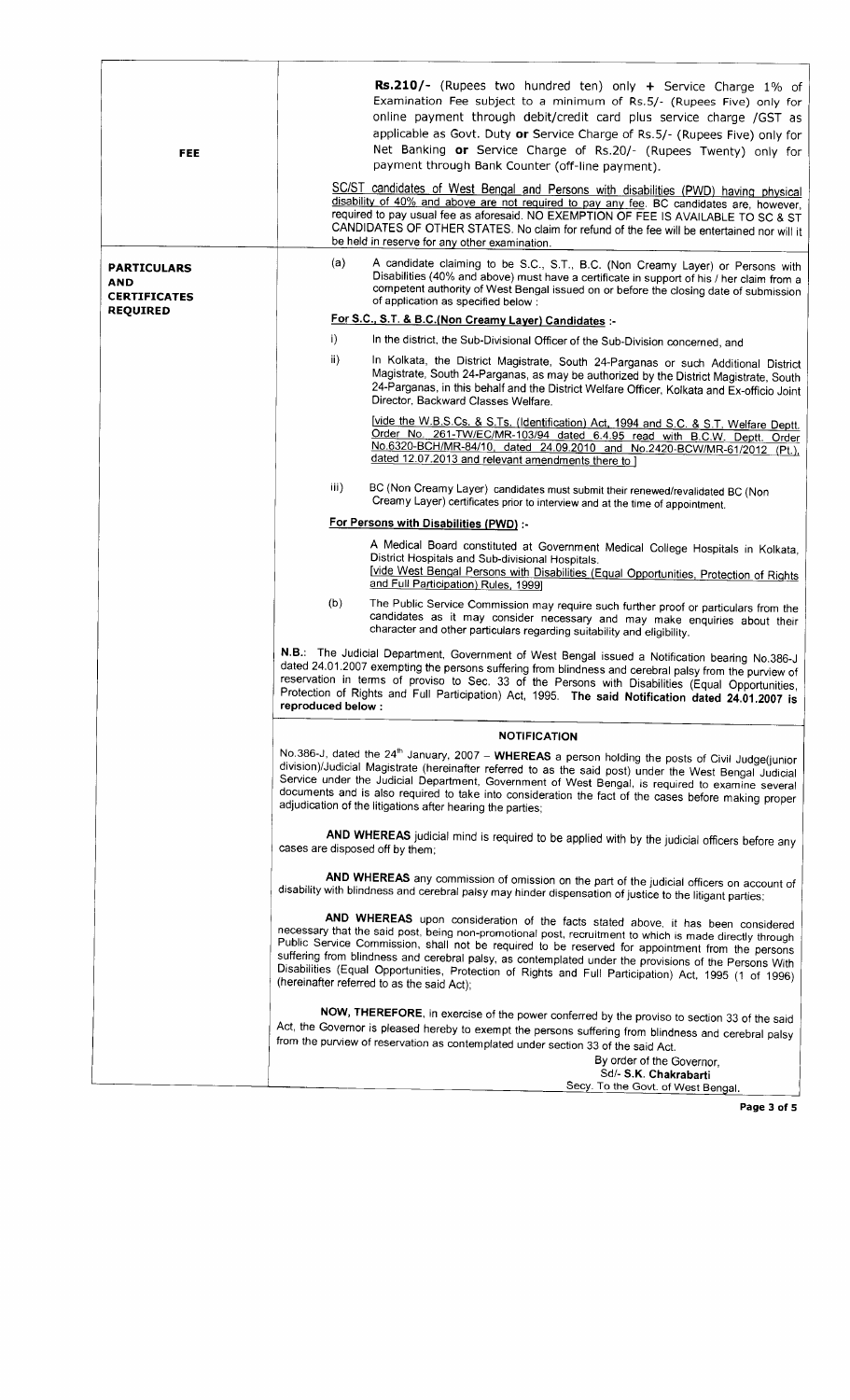| <b>CAUTION</b>                              | i.                                                                                                                                                                                                    | Candidates are advised to read thoroughly and cautiously the documents available in the<br>link <b>Advertisement</b> and <b>Scheme and Syllabus</b> present in the top of the application form<br>before filling the application. APPLICATIONS ONCE SUBMITTED SHALL BE TREATED AS<br>FINAL. NO REQUEST THROUGH OFFLINE FOR CHANGE IN APPLICATION FORM AND<br>NO CLAIM FOR BEING A MEMBER OF THE SC, ST AND BC COMMUNITY AND A<br>PERSON WITH DISABILITY WILL BE ENTERTAINED AFTER THE SUBMISSION OF<br><b>APPLICATION</b> |  |  |
|---------------------------------------------|-------------------------------------------------------------------------------------------------------------------------------------------------------------------------------------------------------|---------------------------------------------------------------------------------------------------------------------------------------------------------------------------------------------------------------------------------------------------------------------------------------------------------------------------------------------------------------------------------------------------------------------------------------------------------------------------------------------------------------------------|--|--|
|                                             | ii.                                                                                                                                                                                                   | The candidates must abide by the instructions as may be given by Supervisors / Invigilators of<br>the Examination. If the candidate fails to do so or indulges in disorderly or improper conduct, he<br>/ she will render himself / herself liable to expulsion from the Examination Hall and / or such<br>other punishment as the Commission may deem fit to impose.                                                                                                                                                     |  |  |
|                                             | iii.                                                                                                                                                                                                  | A candidate who has been reported against by the Supervisor of the Examination Centre for<br>violating any of the instructions will be punished with cancellation of candidature and also<br>debarment from future examinations and selections as may be decided by the Commission<br>according to the circumstances of the case.                                                                                                                                                                                         |  |  |
|                                             | iv.                                                                                                                                                                                                   | If at any stage even after issue of the letter of appointment, a candidate is found ineligible in<br>terms of advertisement his / her candidature will be cancelled without further reference to him $\sqrt{\frac{1}{n}}$<br>her.                                                                                                                                                                                                                                                                                         |  |  |
|                                             | v.                                                                                                                                                                                                    | The conditions prescribed cannot be relaxed in any case other than those mentioned in this<br><b>Advertisement.</b>                                                                                                                                                                                                                                                                                                                                                                                                       |  |  |
|                                             | vi.                                                                                                                                                                                                   | A candidate should note that his / her admission to the examination will be deemed provisional<br>subject to determination of his / her eligibility in all respects. If at any stage after issue of the<br>admit card a candidate is found ineligible for admission for this examination, his / her<br>candidature will be cancelled without further reference to him / her. No candidate shall be<br>allowed to take the examination unless he / she holds an admit card.                                                |  |  |
|                                             | vii.                                                                                                                                                                                                  | Candidates are not allowed to carry mobile phones or any other gadget of<br>communication inside the examination halls. This instruction must be strictly enforced.                                                                                                                                                                                                                                                                                                                                                       |  |  |
|                                             | viii.                                                                                                                                                                                                 | There will be arrangements for frisking of the candidates at entry points of venues -<br>separately for male and female candidates so that candidates with mobile phones may<br>not enter the venue.                                                                                                                                                                                                                                                                                                                      |  |  |
| <b>MEDICAL EXAMINATION</b>                  | Candidates who will be selected for appointment will be required to appear before a Medical Board for<br>certificates of their fitness for Government service in the form prescribed for the purpose. |                                                                                                                                                                                                                                                                                                                                                                                                                                                                                                                           |  |  |
| <b>DEDUCTION OF MARKS</b>                   | SCRIPTS, IF ANY.                                                                                                                                                                                      | i) A DEDUCTION OF 10% OF THE FULL MARKS OF THE INSTANT PAPER WILL BE MADE FROM THE TOTAL MARKS<br>SECURED BY A CANDIDATE WHO DISCLOSES HIS/HER IDENTITY BY WRITING HIS/HER NAME OR ROLL NO. OR ANY<br>IDENTIFYING MARKS ANYWHERE INSIDE THE ANSWER BOOK OTHER THAN THE SPACE PROVIDED IN THE ANSWER<br>ii) THERE SHALL BE NEGATIVE MARKING FOR EACH WRONG ANSWER TO MULTIPLE CHOICE QUESTIONS (MCQ TYPE).                                                                                                                 |  |  |
| <b>CANVASSING</b>                           |                                                                                                                                                                                                       | Any attempt on the part of a candidate to enlist support for his / her application through persons, officials<br>of Government, or agencies will disqualify him / her for appointment. Spontaneous recommendations<br>from persons interested in the candidates, or otherwise known to them, will be disregarded and will<br>render the candidates ineligible.                                                                                                                                                            |  |  |
| <b>RESULTS OF THE</b><br><b>EXAMINATION</b> |                                                                                                                                                                                                       | The names of the candidates called to Personality Test and those recommended for appointment will be<br>published provisionally subject to determination of eligibility of the candidates in all respects and<br>verification of original certificates etc. If at any stage of such verification any candidate is found ineligible,<br>his / her candidature / allotment will be cancelled.                                                                                                                               |  |  |